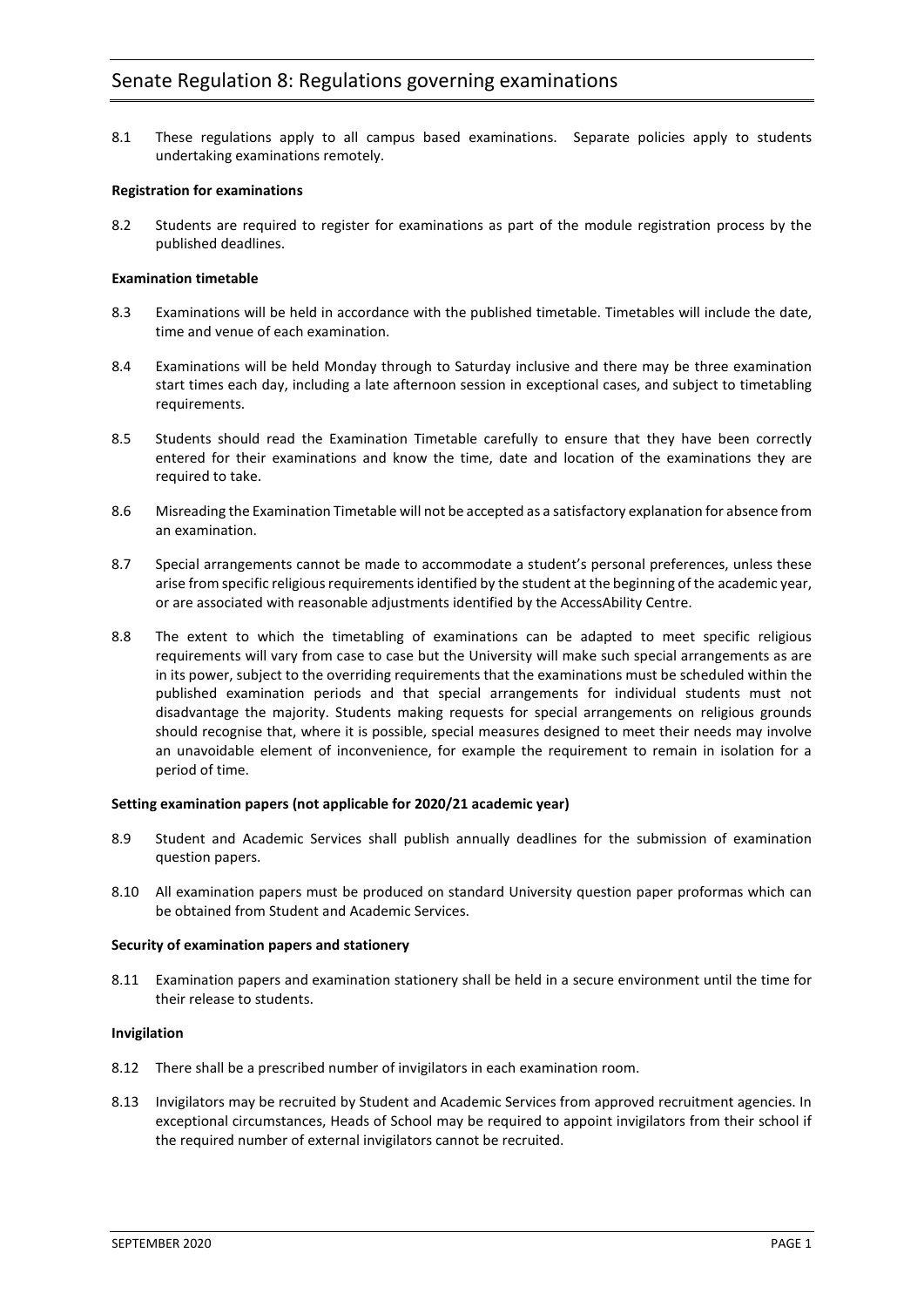- 8.14 Invigilation arrangements for examinations are set out in the guidance notes issued by Student and Academic Services.
- 8.15 Training for invigilators will be provided on an annual basis by Student and Academic Services.
- 8.16 Invigilators are required to comply with instructions issued by Student and Academic Services and to ensure that they are aware of their obligations as specified in the Notes for Invigilators.
- 8.17 Chief Invigilators must collect examination papers at least 30 minutes prior to the start of the examination. Other invigilators must report to the examination room at least 20 minutes before the examination is due to commence.
- 8.18 Chief Invigilators are required to start and finish examinations in accordance with the instructions issued by Student and Academic Services.
- 8.19 Chief Invigilators will be required to complete a report form on the conduct of each examination for submission to Student and Academic Services.
- 8.20 If the author of an examination paper is not an invigilator for the relevant examination s/he should normally be in attendance 10 minutes before and for the first fifteen minutes of an examination. Where it is not possible for the author to be present s/he should ensure that their contact details are available or another member of the school is present in order that any issues relating to the examination paper can be addressed.

## **Conduct during examinations**

- 8.21 Invigilators are present at all examinations and are responsible for their proper conduct. Students are required to comply with all instructions issued by an invigilator.
- 8.22 Students will be admitted to the examination room by an invigilator shortly before an examination is due to start. Once admitted to the room examination conditions apply so no talking is permitted.
- 8.23 Students should sit at a desk allocated for the examination question paper they are sitting in accordance with the seating plans posted outside the examination room.
- 8.24 Students should only bring essential items to examinations as there is limited storage for personal items within examination rooms.
- 8.25 Students are typically not permitted to wear coats, scarves, hats or outdoor wear, except where exemption applies for religious reasons, during examinations. Invigilators will request that students remove any clothing of this type and to place it in the area reserved for storage of personal items for the duration of the examination.
- 8.26 Students must bring their own pens, pencils, rulers and any other required equipment to each examination. These should be kept in a clear plastic pencil case. Cases and other containers are not permitted on examination desks. Additional material may only be used if issued by an invigilator or where it is specifically allowed in the examination question paper rubric.
- 8.27 Food and drink are not permitted in the examination room with the exception of water which, if required, should be in a clear plastic bottle with no label.
- 8.28 Students must bring their University ID card to all examinations and display it on their desk throughout the examination. ID cards will be checked by an invigilator once the examination has started.
- 8.29 Students should complete an attendance slip and place it on their desk for collection by the invigilator once the examination has started.
- 8.30 Students should enter their student number, not their name, on the examination answer booklet. The student number is the nine digit number on the student's University ID card.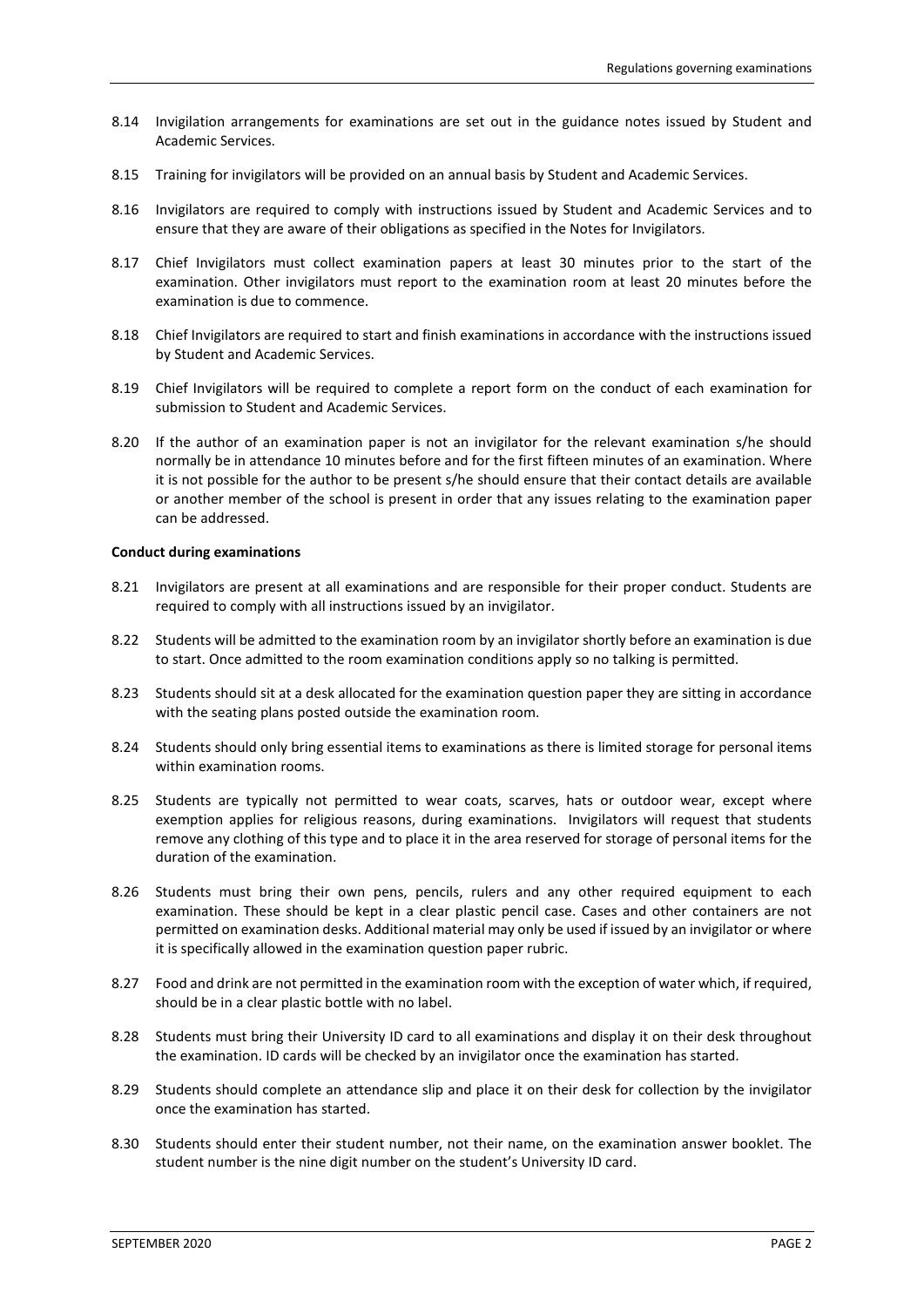- 8.31 Examinations will start and finish on the instruction of the invigilator. Students must not open examination question papers or start writing until instructed to do so.
- 8.32 Valuable items such as keys, purses and mobile telephones may be placed in the clear plastic bags provided on each desk and placed under the student's chair. Mobile telephones must be turned off and no items should be touched during the examination.
- 8.33 The use of mobile telephones or other electronic devices is not permitted. If a mobile telephone or other electronic device is not placed in the plastic bag provided and is found on a student during the course of an examination it will be regarded as a disciplinary offence.
- 8.34 Students must write legibly.
- 8.35 Talking or communicating in any other way with other students in the examination room before, during or after an examination is forbidden. Failure to observe this requirement will be treated as a disciplinary offence.
- 8.36 If a student wishes to speak to an invigilator they should raise a hand and stay seated.
- 8.37 The University operates a zero tolerance policy in relation to cheating in examinations. Invigilators will announce at the beginning of each examination that it is an offence for students to be in possession of **any** notes, documents or unauthorised material or to have **any** information written on their body or clothing. The invigilators will ask anyone with such material to raise their hand. The material will then be collected and the opportunity provided for information on the body or clothing to be removed. After this point, if any student is discovered with such material or with **any** information written on any part of their body or clothing in the examination room it will automatically be assumed that cheating has taken place and the consequence will be a mark of zero to the module.
- 8.38 Any student wishing to leave the examination room temporarily should raise their hand to request permission from an invigilator. Students permitted to leave the room will be escorted by an invigilator. Any student who leaves the room without an invigilator's permission will be deemed to have withdrawn from the examination and will not be allowed to return. The Chief Invigilator will provide a report to the Registry in such cases.
- 8.39 Any student who causes a disturbance in an examination room will be reprimanded by an invigilator. If the conduct persists the student may be required to withdraw from the examination room and a report will be made to Student and Academic Services.
- 8.40 Students who arrive late may be admitted to an examination room during the first 30 minutes of an examination. No additional time will be given.
- 8.41 Students are not permitted to leave an examination during the first 30 minutes or the last 20 minutes. In examination rooms where papers of mixed duration are being taken students are only permitted to leave at the Chief Invigilator's discretion.
- 8.42 Students wishing to leave an examination early must inform the invigilator and must remain in their seat until their examination script has been collected. They must leave the examination room quietly with minimum disturbance both inside and immediately outside the examination room.
- 8.43 At the end of an examination the Chief Invigilator will instruct students to stop writing. Students must remain seated at their desks until all examination scripts have been collected by an invigilator and they are instructed that they may leave.
- 8.44 No examination question paper, answer book or part of an answer book, whether used or not, may be removed from the examination room.